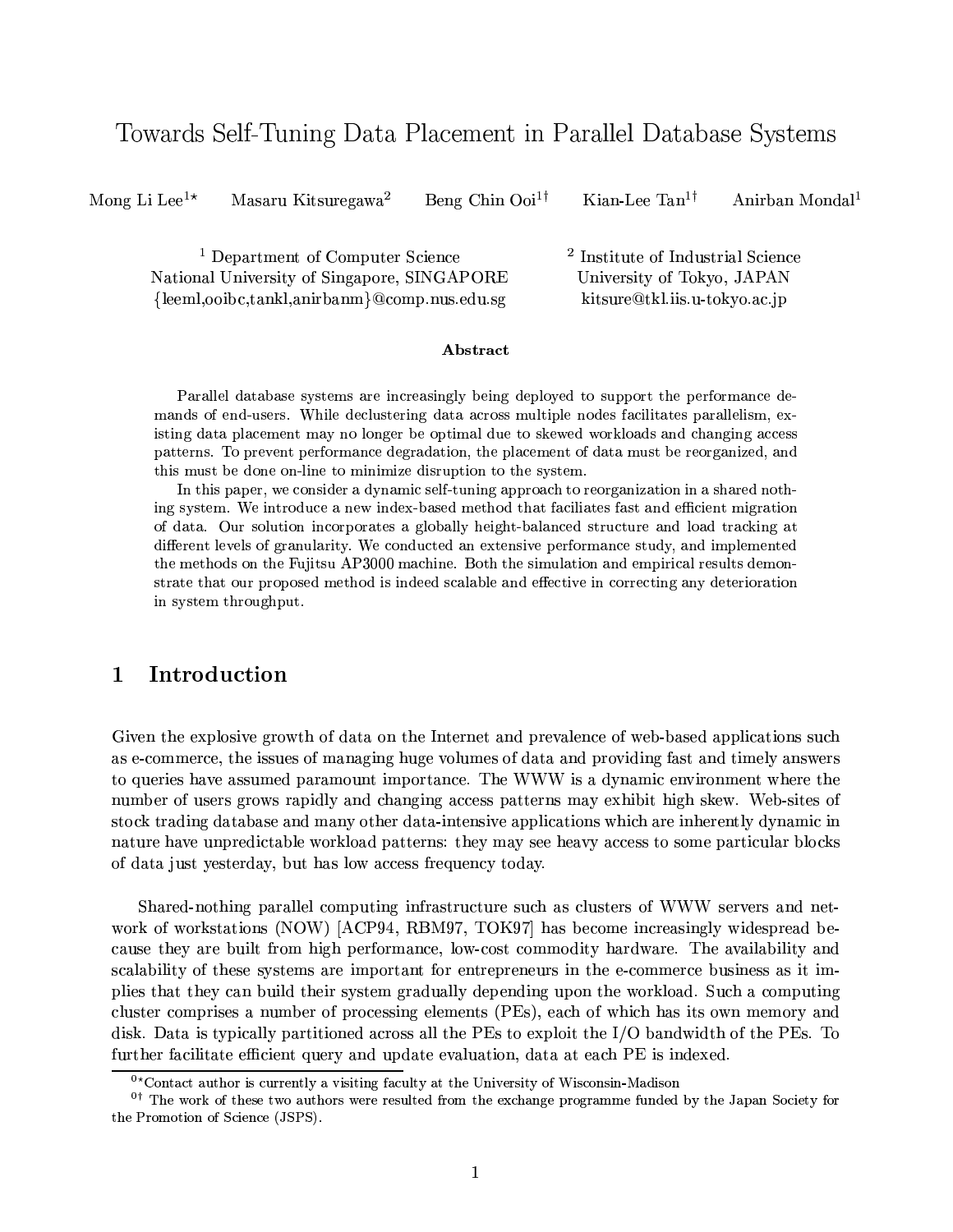While the initial data placement can be effective for static databases, changes in access patterns can cause the performance of the system to degrade rapidly as some PEs become bottlenecks. For a system to be responsive to swings in query patterns and to better utilize all resources, dynamic re-balancing of the workload among the PEs is necessary. This can be achieved by tuning the data placement in the various PEs.

Reorganization of data has been extensively studied in centralized database systems by both researchers and major DBMS providers. [ZS96] investigated how to compact a primary B<sup>+</sup>-tree which had become sparse and and [ZS98] described a method for defering secondary index updates. [O88] examined the problems of changing from one access method to another, such as from  $B^+$ tree to linear hashing and [OLS92] studied how indexed sequential files can be compacted and clustering organizations described by hypergraphs can be created. [SI96] detailed methods to increase concurrency during the restoration of clustering indexes in IBM's DB2. [MN92] described restartable algorithms for online construction of an index.

In parallel database systems, new challenges in online reoganization arise as data and indexes are partitioned across multiple disks, and load imbalance occurs when access patterns change. [SWZ94, SWZ98] presented various file striping heuristics for data allocation, data redistribution and load balancing in a shared memory multiprocessing environment. [VBW98] showed how records can be distributed into variable sized fragments and migrated when load imbalance occurs in a shared nothing system. These works involve a significant amount of sophisticated bookkeeping.

Indexes such as B-trees in a multiprocessor environment is typically replicated in all the PEs to provide fast response to queries. However, this has a very serious drawback during reorganization and database updates. Any changes and underflow/overflow in a B-tree has to be propagated to all copies of the B-tree. [KJ92, JK93, KW94, L96] proposed various techniques aimed at reducing the cost of maintaining replicated search structures and increasing concurrency.

[AON96] studied two methods to maintain indexes during online reorganization: OAT (One-At-a-Time page movement) moves one data page at a time from the source PE to the destination PE and modifies the indexes for records in that page, while BULK (bulk page movement) copies all the data to be moved at the destination PE and then modifies the indexes at the source and destination PEs. In both cases, the conventional  $B^+$ -tree insertion algorithm is used to insert the keys into the index in the destination PE. Similarly, the conventional  $B^+$ -tree deletion algorithm is used to delete the keys of the migrated data from the index in the source PE.

It is important to maintain a good balance between overheads incurred by data migrations such as communication, concurrency, index maintenance, and improvements in system throughput as a result of the migrations. This calls for efficient index updates and incremental data migration as overheads and heavy data movement may have an adverse effect on system throughput and cause the destination PE to become the next bottleneck.

In this paper, we consider a unique self-tuning approach to data reorganization in parallel database systems. Our work differs from previous research in that we use a two-tier index structure to facilitate fast and efficient data access and migration in a cluster. The novelty of this strategy is four-fold.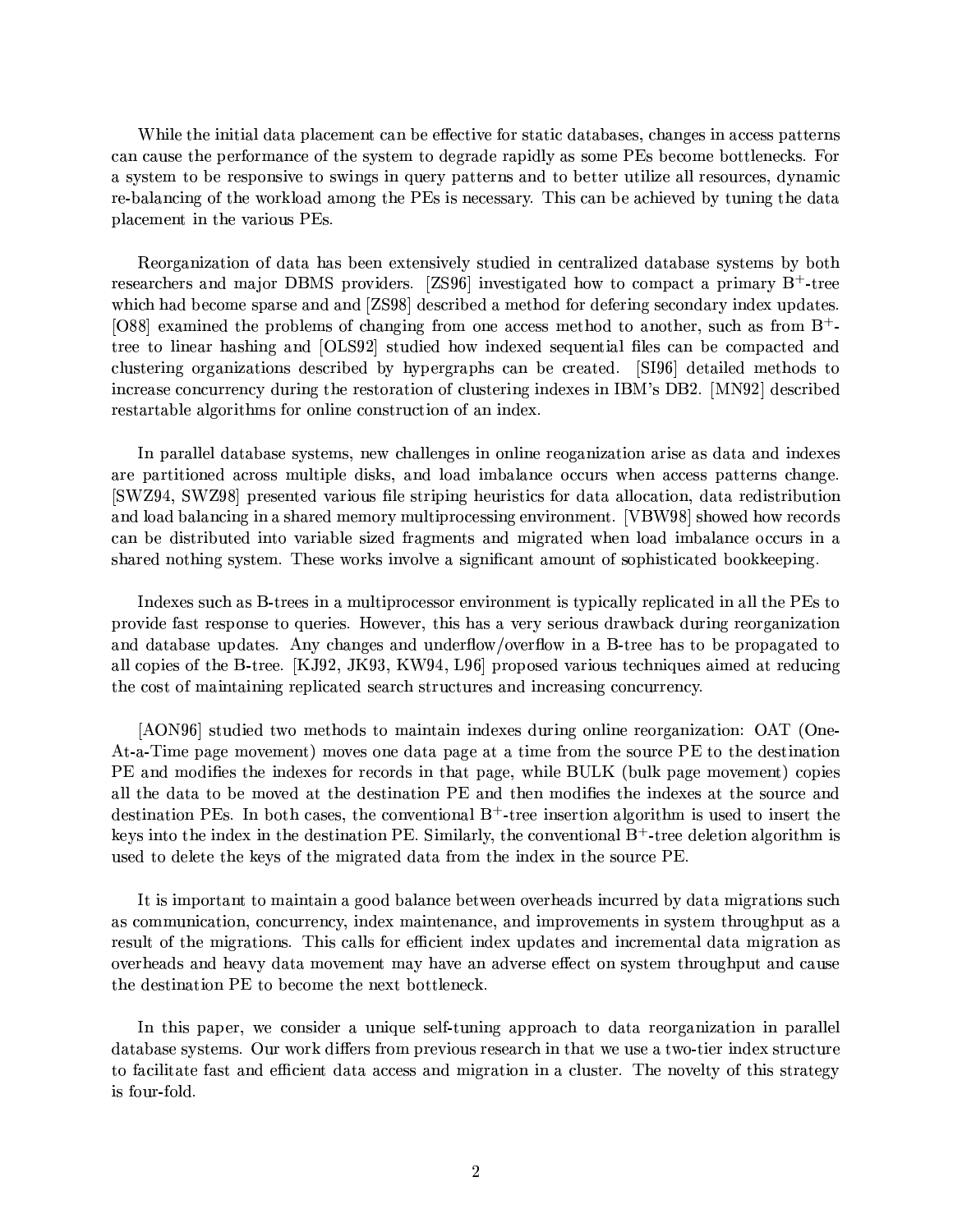- 1. The amount of data to migrate is obtained from branches of the index at the source PE. This allows the entirety of the branches to be pruned easily without excessive overhead. The granularity of migrated data can be dynamically fine-tuned by using branches at different levels of the index.
- 2. The migrated data is bulkloaded into a separate rooted tree at the destination PE instead of inserting the migrated data one record at a time. This not only speeds up the insertion time, it also allows the rooted tree to be easily "attached" to the index at the destination PE. Data availability is also maximized.
- 3. An immediate cost reduction occurs even though the fast detachment and re-attachment of branches only applies to the primary index, and conventional  $B^+$ -tree insertions and deletions has to be used for the secondary indexes. This is because index modification is a major overhead in data migration, especially when we have multiple indexes on a relation.
- 4. Further reduction in migration overheads is achieved when the index structure at all the PEs is of the same height. We introduce an adaptive  $B^+$ -tree called the  $aB^+$ -tree which maintains the global height-balanced property of indexes in all the PEs by allowing some indexes to grow "fatter" than normal, while others are kept "lean". Algorithms to search and update the  $aB^+$ -tree are also given.

We perform an extensive performance study on the proposed strategy. Our result shows that the proposed strategy is scalable and effective in correcting any workload skews. We also confirm the results by implementing the techniques on the Fujitsu AP3000 machine.

The remainder of this paper is organized as follows. In Section 2, we present our dynamic selftuning data placement strategy. Section 3 gives the design of the  $aB^+$ -tree. Section 4 presents the experimental study and implementation and reports our findings. Finally, we conclude in Section 5.

### $\overline{2}$ Data Placement and Migration

Data is initially range partitioned across all the PEs. Range partitioning is superior to roundrobin and hashing as it can support range queries efficiently in addition to exact match queries. Unfortunately, it can lead to *data skew* where certain values for an attribute occurs more frequently than other values. This causes PEs dealing with large partitions of data to become performance bottlenecks. Similarly, while a shared-nothing system is scalable, load skew or load imbalance can occur when access patterns change leading to queries or updates on certain values for an attribute to occur more frequently. This causes PEs with frequently queried or updated data to become "hot" spots. Data skew or load skew can result in disk or processor becoming completely utilized for a small number of PEs, while the disks or processors of the other PEs are only lightly utilized. While data and load skews are inevitable, reducing these skews can increase throughput and reduce response time.

In this section, we present an efficient mechanism for on-line reorganization in a shared nothing context where data is indexed. We employ a two-tier index structure as the basic indexing mechanism. The first tier directs the search to the PE where the data is stored. Since the data is range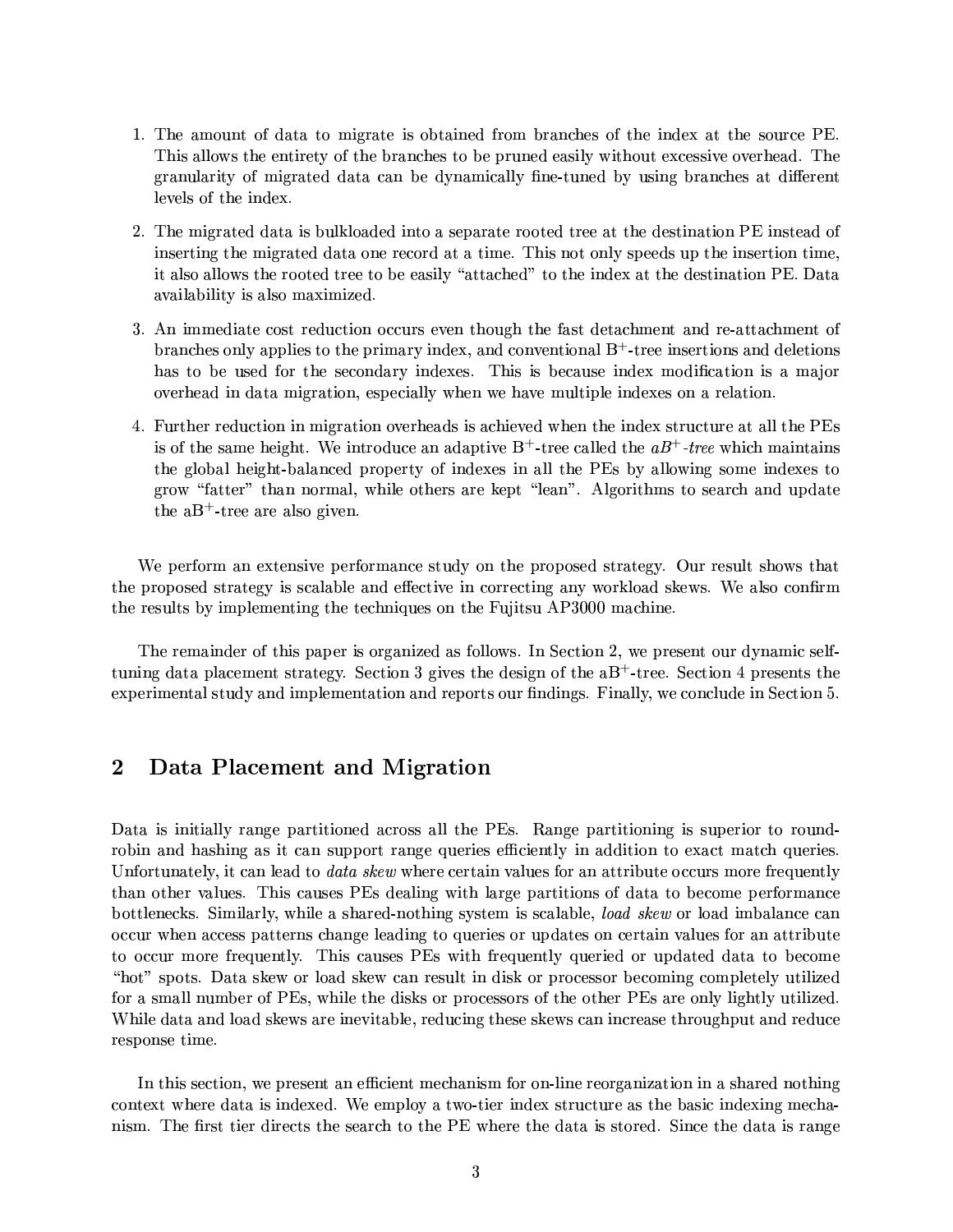partitioned, this layer is essentially a partitioning vector with  $n-1$  values and n "pointers" for a system of  $n$  PEs. We can expect this layer to take up not more than a few pages (even for a system of 1000 PEs), and hence can be easily cached in main memory for fast access. Furthermore, this layer is replicated across all PEs to ensure that there is no central PE through which retrievals and updates requests must pass. Otherwise, the PE containing the layer will easily become a bottleneck. Node replication reduces contention but requires a coherence protocol to maintain consistency. However, the maintenance of copies of the layer will hardly be required, if at all, since the layer is often read, but rarely updated. The second tier is a collection of  $B^+$ -trees, one at each PE. Each  $B^+$ -tree independently indexes the data at its PE. Thus, though the  $B^+$ -tree is a balanced structure, the two-tier structure need not be height balanced (since the number of records at the PEs can be different).

#### $2.1$ **Illustrating Examples**

We shall first illustrate with examples the proposed strategy. As data is range partitioned, we can only move data from one PE to its neighbouring PEs. Here, a neighbouring PE refers to the PE with the immediate preceding or succeeding range. So, all but two PEs will have two neighbours; the PE with the starting value, and the PE with the ending value will have only one neighbour. Given this non-overlapping data partitioning and hence non-overlapping indexes, our approach to on-line data reorganization is to migrate the data indexed by a branch of the  $B^+$ -tree in an overloaded PE and insert it in the destination PE index by bulkloading [R97]. Note that the detachment of a branch from the  $B^+$ -tree in the source PE requires one pointer update. After bulkloading the migrated data into a  $B^+$  subtree, the attachment of the subtree to the  $B^+$ -tree at the destination PE also requires only one pointer update.



Figure 1: A sample 'global' index structure for illustration.

Consider the example 'global' index structure shown in Figure 1. Suppose the key attribute value ranges from 1 to 500 and we have 5 PEs. Moreover, assume that the records are initially range partitioned on the key attribute across the 5 PEs such that PE  $i$  is allocated the range  $[(i-1)^*100+1,i^*100]$ . From the figure, we note that there is an obvious data skew in PE 1 while PE 2 is relatively sparsely populated. The data skew in PE 1 also increases the chances of more queries and updates being directed to PE 1 since more records reside there. In order to resolve the data skew, we dynamically move one or more branches from the  $B^+$ -tree which has more records (the B<sup>+</sup>-tree in PE 1 in our example) to the neighbouring B<sup>+</sup>-tree (the B<sup>+</sup>-tree in PE 2) which has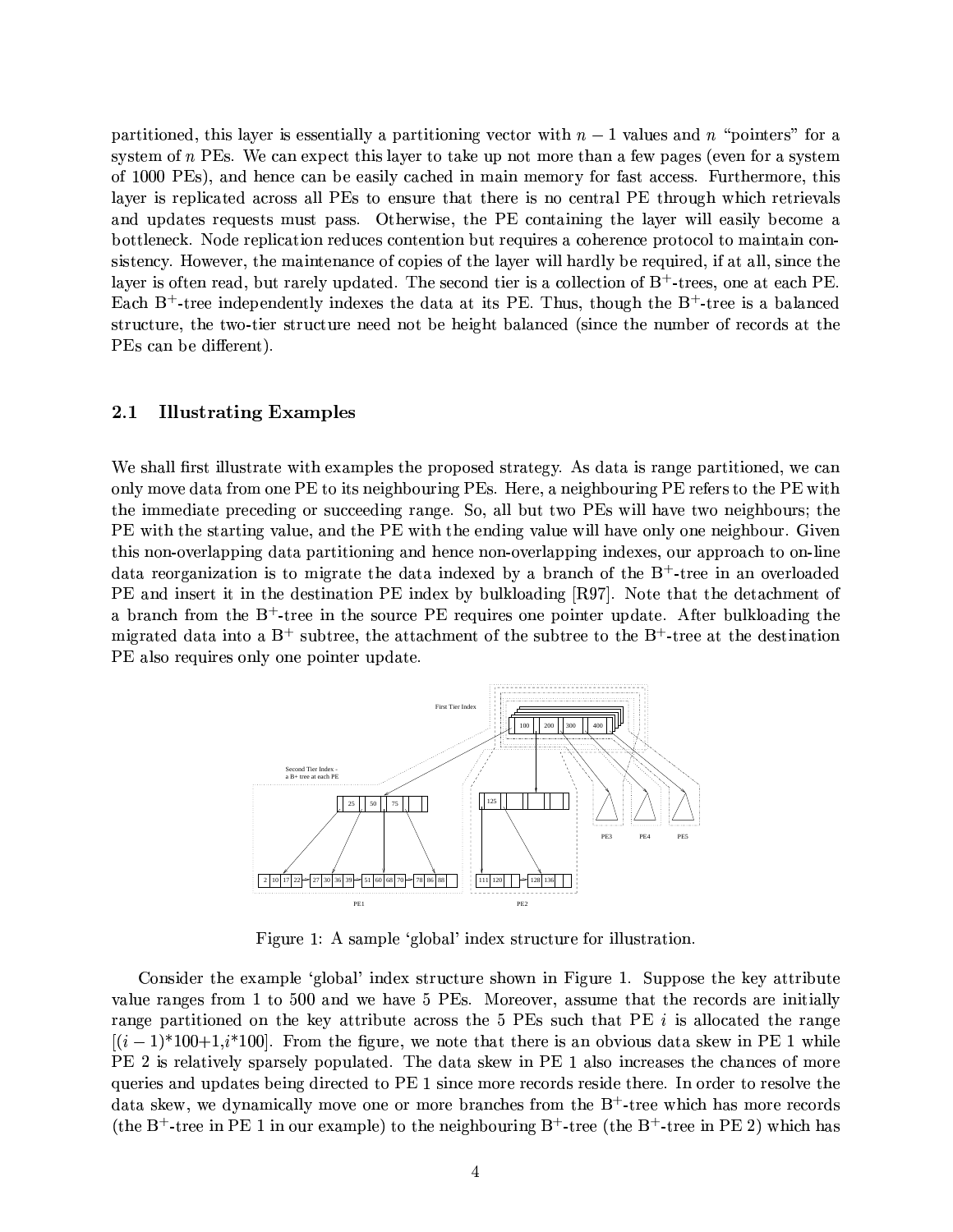relatively fewer records. Figure 2 shows the index structure after removing the data skew in PE 1. The range of the  $B^+$ -tree in PE 1 is now narrower with the last key entry 75 replacing the first key entry 100 in the first tier index. The latter now becomes the first key entry in the B<sup>+</sup>-tree in PE 2.

Next, suppose there are 10000 searches to be performed. Ideally, if there is no data skew or any data skew has been dealt with, then an average of 2000 searches would be directed to each PE. However, we may have an exceptionally large number of searches for records whose keys fall in a certain range, say 0-75. This query skew may cause PE 1 to receive say 3000 queries, which is 50% more than the average load. The  $B^+$ -tree in PE 1 will be accessed 50% more than the rest of the B<sup>+</sup>-trees in the index structure and can easily become a bottleneck if the inter-arrival time of the queries is less than the time needed to process a query<sup>1</sup>. In order to resolve load skew, we again dynamically move one or more branches from the  $B^+$ -tree which is more heavily accessed (the B<sup>+</sup>-tree in PE 1 in our example) to the B<sup>+</sup>-tree in the neighbouring PE (the B<sup>+</sup>-tree in PE 2) which has relatively fewer queries (Figure 3). The ranges in the two  $B^+$ -trees are again adjusted accordingly. We observe that the  $B^+$ -tree in PE 1 is now "slimmer" while the  $B^+$ -tree in PE 2 is now "fatter". Note that what we want to achieve is to be able to "take away" one branch from the  $B^+$ -tree in PE 1, and "pluck it" into the  $B^+$ -tree in PE 2 without much complexity. In addition, there is minimal disruption as the  $B^+$ -trees in PE 1 and PE 2 continue to process queries during the migration period.



Figure 2: The resultant index structure after migration of data from Node 1 to Node 2 to remove data skew in Node 1.

The migration of branches in the  $B^+$ -trees also requires that the index entries in the first tier node copies to be updated. While the tier 1 entries at the source and destination PEs are updated in the process of the migration, the other copies at other PEs are updated in a lazy manner by piggy-backing update messages onto messages used for other purposes (such as during migration). The 2-tier index structure remains usable even when some copies of tier 1 have not been updated. Using our example, suppose PE 4 receives a request to retrieve the record with key value 60 after the rightmost branch in PE 1's B<sup>+</sup>-tree has been moved to the B<sup>+</sup>-tree in PE 2. Suppose the tier 1 copies at PEs 1 and 2 are updated while that for PEs 3, 4 and 5 have not been updated. Therefore, the search will be directed to PE 1. But, at PE 1, the system will automatically re-direct the search to continue in the  $B^+$ -tree in its right neighbour (PE 2) since its tier 1 entries indicates that the

 $1$ Note that when the inter-arrival time of the queries are far apart, it may be argued that there is no need to "balance" the load, since the response time would be the same anyway. However, this is not true when the system serves multiple users and multiple applications. If a single application accesses some PE more often than others, then this may lead to a load imbalance in the overall system.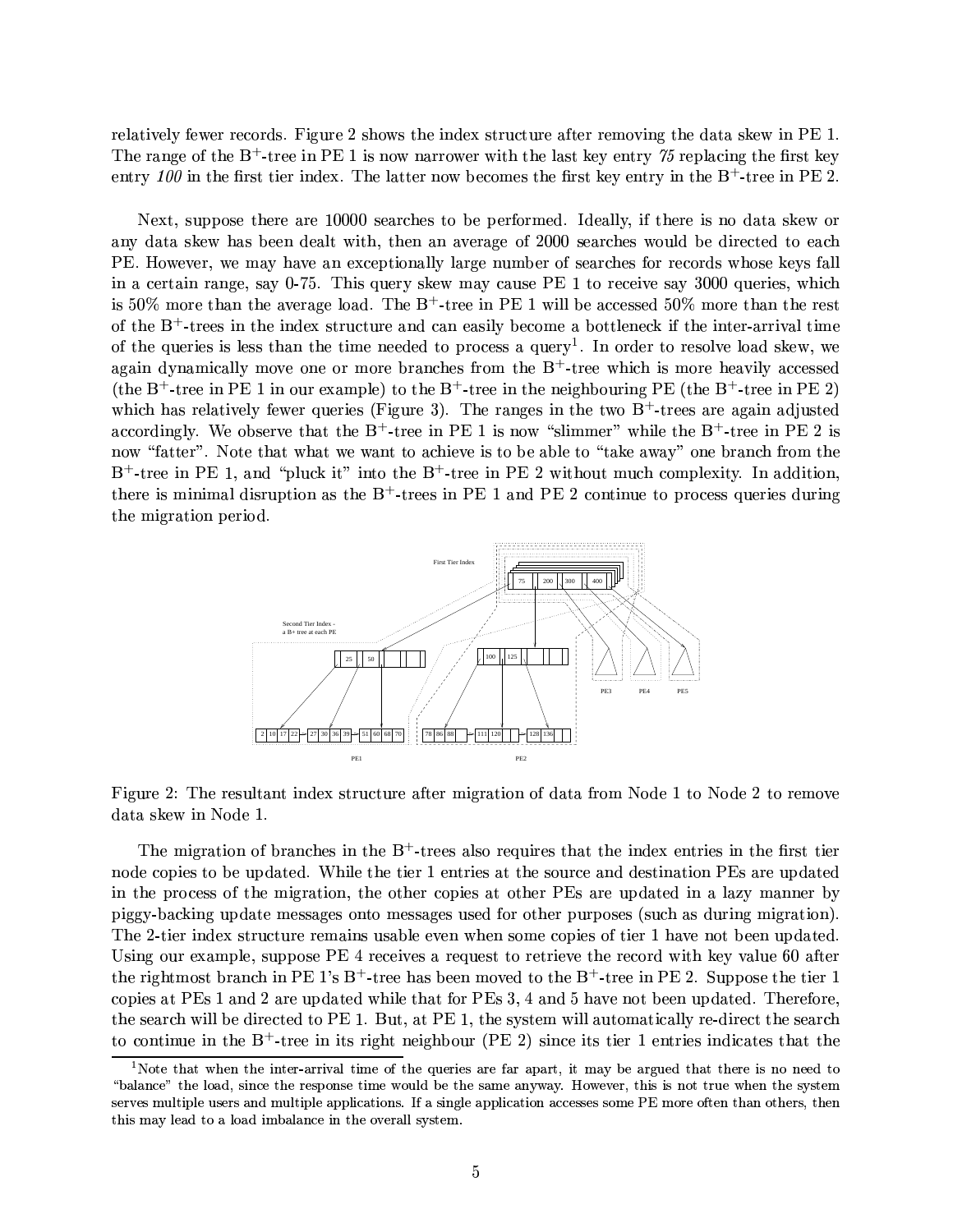

Figure 3: The resultant index structure after migration of data from Node 1 to Node 2 to remove load skew in Node 1.

record can be found in PE 2.

#### 2.2 **Tuning Strategies**

Several issues need to be addressed when supporting data migration in response to changing access patterns in shared nothing systems. Among these are the initiation of re-organization when load imbalance occurs, determination of the amount of data to be migrated from the overloaded PE. and efficient integration of the migrated data in the destination PE. We present our solutions to these issues here.

## 1. Initiation of Data Migration:

We can choose to initiate data migration when the load, or response time, or the number of jobs in the queue of a PE exceed a certain threshold. In a centralized approach, a control PE periodically polls every PE for their workload statistics. The control PE will then determine if there is any imbalance in the load or response time among the PEs and trigger the migration of data from the "hot" PE to its neighbouring PEs. This approach has better control when multiple nodes are overloaded. In this case, the most overloaded node is picked for data migration first. Only upon its completion then will the next overloaded node be considered (if it is still overloaded then). A more scalable approach, however, is to use distributed data balancing where a PE determines that it is overloaded and checks its left and right neighbours' loads. For simplicity, we have adopted a centralized approach for the initiation of data migration.

## 2. Determination of Amount of Data to Migrate:

When reorganization is initiated, it is necessary to determine the amount of data to migrate from the overloaded node. One key factor we have in mind is that of efficiency: the amount of the data should be determined quickly, and should facilitate efficient update to the index structure. Thus, we propose that the amount of data be obtained from subtrees in the index structure. This is efficient as removing the subtrees to be migrated requires only a simple pointer update.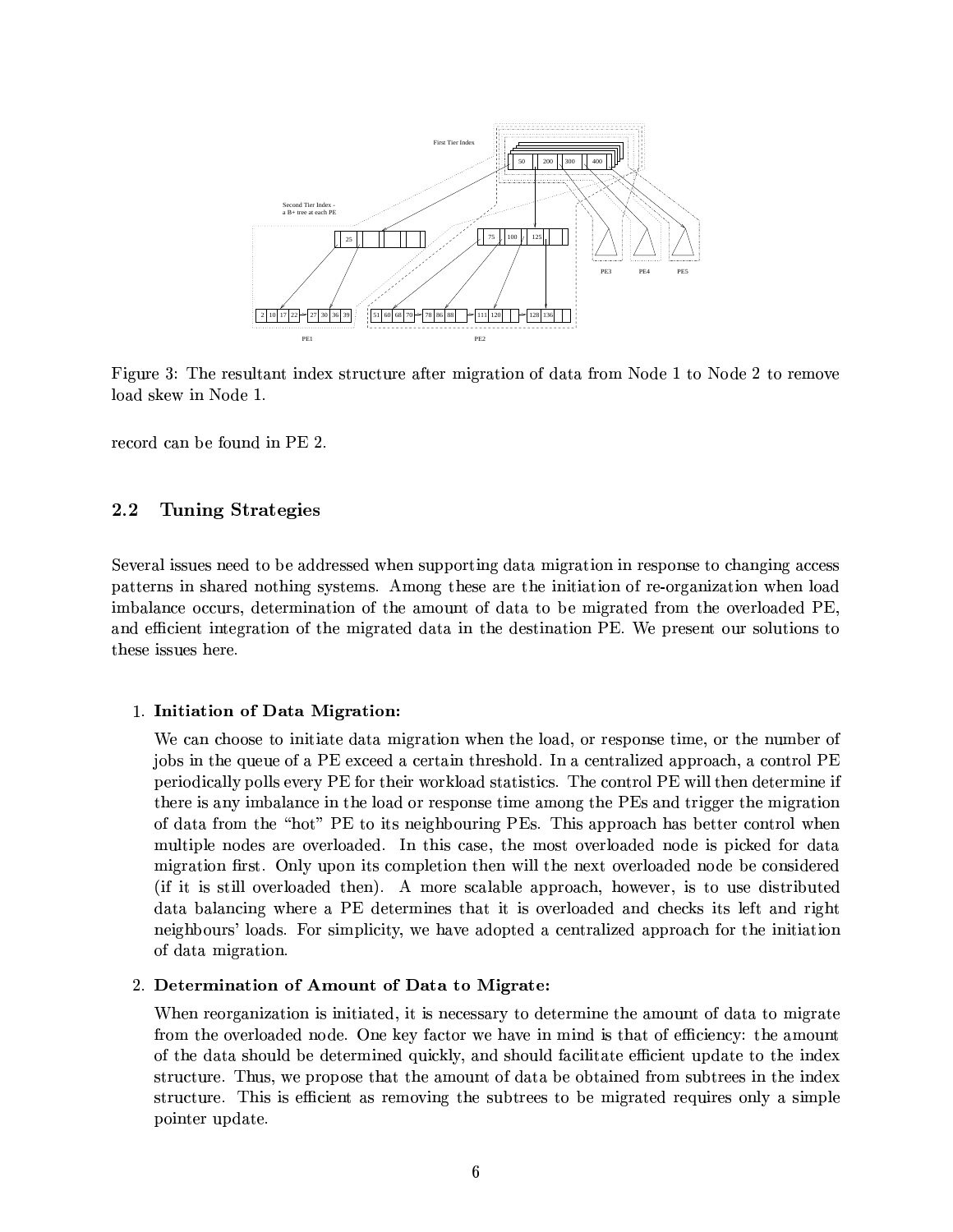Our approach is a top-down adaptive strategy: at the root, we determine the number of subtrees to be migrated; if a certain subtree's accesses are too large, we can move down to the next level, and repeat the process there. In order to achieve this, we need to maintain statistics on the access pattern. In this paper, we employ a straightforward and practical way to keep only the number of accesses to each PE. Given this minimal information, we adopt the assumption that the accesses are evenly distributed across all subtrees of the root node at the PE. This assumption is recursively applied to the subtrees at each node, i.e., at any node, all accesses are assumed to be directed evenly at its subtrees. We note that to maintain the property of  $B^+$ -tree that each node be at 50% utilized, if the amount of data obtained leads to a node falling below the utilization, then the entirety of the node will be transmitted.

However, keeping minimal information may not be sufficient for workloads that are skewed towards some subtrees. This may call for detailed statistics to be maintained on the accesses for every level of the  $B^+$ -tree (or even nodes or individual records). One can then obtain a fairly exact amount to migrate, but the overhead of maintaining the statistics and updating them can be very costly.

### 3. Integration of Migrated Data:

Without loss of generality, assume that we are moving data from PE  $p$  to PE  $q$ . Let us refer to the B<sup>+</sup>-trees at the two PEs as  $pB^+$ -tree and  $qB^+$ -tree. Traditionally, the migrated data are inserted one at a time into  $qB^+$ -tree. This can be inefficient especially if the number of records moved is large. To speed up the process, we exploit the concept of bulkloading. We bulkload the migrated data into a newly created  $B^+$ -tree at q. We shall refer to this as the  $newB<sup>+</sup>$ -tree. The idea is to try to build  $newB<sup>+</sup>$ -tree such that its height is the same as that at certain level of  $qB^+$ -tree. The new  $B^+$ -tree can then be easily integrated into the  $qB^+$ -tree since the range of key values in the new  $B^+$ -tree is always smaller (or larger) than the range of key values in  $qB^+$ -tree. During this migration period, the  $pB^+$ -tree remains usable as the new B<sup>+</sup>-tree is being built in PE  $q$ . Like the detachment process, the attachment of the  $newB<sup>+</sup>$ -tree to the qB<sup>+</sup>-tree is essentially a pointer update.

To realize the proposed mechanism, we need to determine a suitable height for newB<sup>+</sup>-tree. We present our approach here. Let the height of a branch in pB<sup>+</sup>-tree that has been picked for migration be pH, and the height of  $qB^+$ -tree be qH. There are two cases to consider:

- pH  $\le$  qH. In this case, for the migrated branch of pB<sup>+</sup>-tree, the corresponding newB<sup>+</sup>tree will be constructed to be of the same height.
- pH > qH. For a B<sup>+</sup>-tree of order d (and maximum of 2d entries), the minimum and maximum number of records to construct a tree of height qH are  $2d^{qH-1}$  and  $(2d)^{qH}$ respectively. Let the number of records moved to  $q$  be  $N$ . We adopt the following heuristics: we will construct  $k$  branches of height qH with minimum number of records  $(k \geq 1)$ , and the remaining records are evenly allocated to these k branches, i.e., each of the  $k$  branches have such number of records as given by the expression

$$
2d^{qH-1} + \frac{N-k\cdot 2d^{qH-1}}{k}
$$

Figures 4 and 5 give the algorithms for a branch migration between the source and destination PEs initiated by load imbalance. For simplicity, we only show the case when  $pH = qH$  and when the migration involves one branch of the tree. In Figure 4, the algorithm determines the source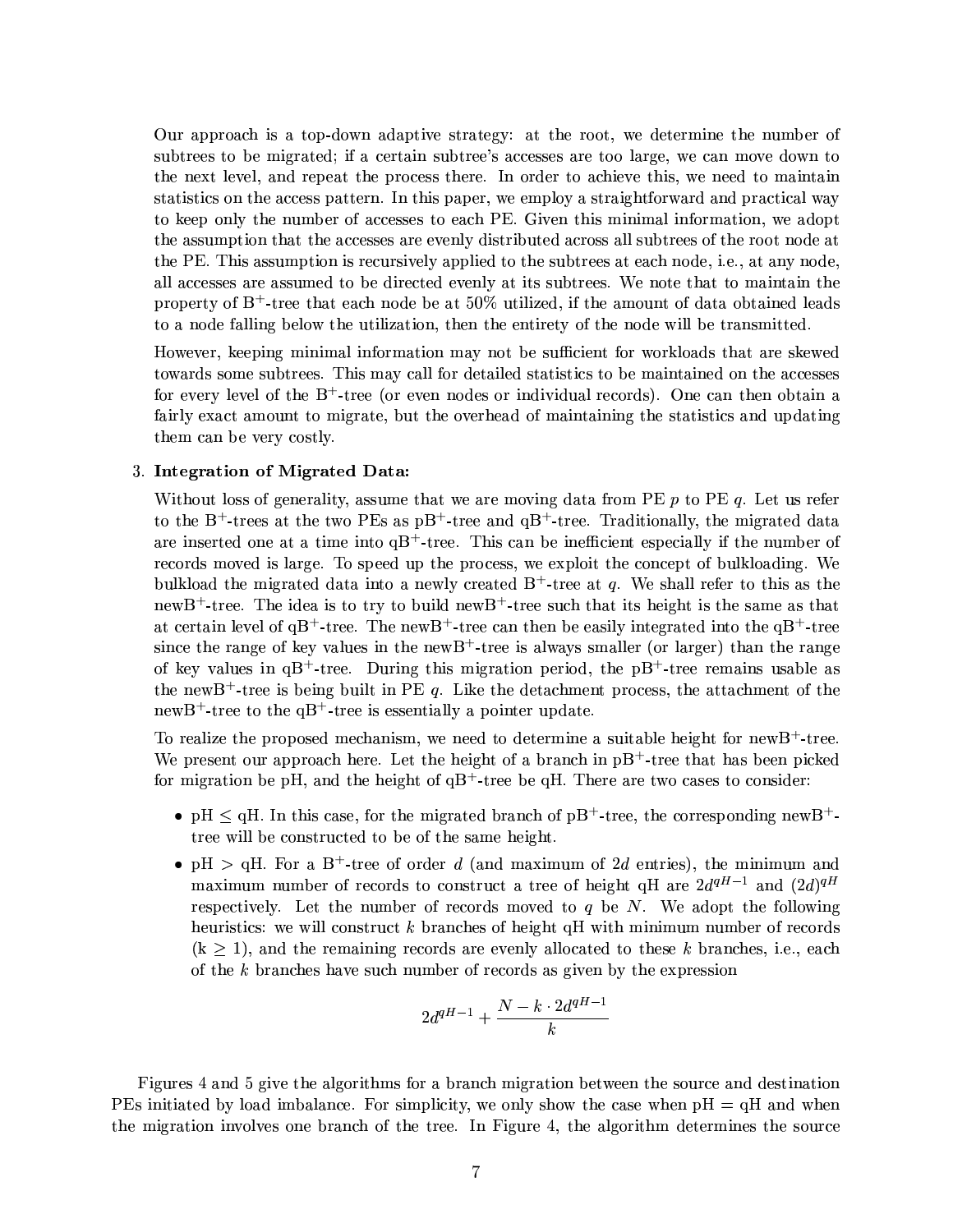and destination PEs for the migration (if the load exceeds a certain threshold at the source PE. say 10-20% above the average load of the PEs in the system). The required data (and keys) are then extracted (using routine extract\_keys), and transmitted to the destination PE (using routine *transmit*). The data and the corresponding branch can then be pruned (using routine *delete\_branch*). In Figure 5, the migrated data is first bulkloaded to a tree of the appropriate height (routine bulkload). The tree can then be integrated into the existing index structure, and the corresponding separators updated accordingly.

Before we leave this section, we note that migration can wrap around the PEs by allowing the first PE to contain two ranges. Suppose we have 5 PEs with the following key ranges: PE 1 is assigned 1-20, PE 2 21-40, PE 3 41-60, PE 4 61-80 and PE 5 81-100. If both PEs 4 and 5 are both overloaded, then we have the flexibility to migrate data with keys say, ranging from 91 to 100 to PE 1. In this case, PE 1 will have two key ranges, 91-100 and 1-20. At the same time, we can also achieve a smoother load distribution among the PEs by cascading the migration from the most heavily loaded node to the least loaded node which can be several nodes away (Ripple migration strategy). For example, PE 4 transfers a branch to PE 3, which in turn transfers a branch to PE 2, which in turn transfers a branch to PE 1. In this way, we can also get a better spread of the load across the PEs. Note that we can schedule the migrations to minimize network congestion.

### $aB^+$ -Tree: The adaptive  $B^+$ -Tree 3

From the last section, we observe that when the heights of the  $B^+$ -trees at the source and destination PEs are the same, migrating a branch from the source PE to the destination PE is an easy task: the migrated branch is reconstructed to be of the same height, and attached to the destination PE. Furthermore, there is no need to maintain any additional statistics. The adaptive B<sup>+</sup>-tree  $(aB<sup>+</sup>-tree)$  index structure is another two-tier index structure designed to take advantage of this. The structure has two nice properties. First, it is globally height balanced without requiring the PEs to contain approximately the same number of records. Second, the tree is able to exploit the bulkloading mechanism discussed in the previous section without the cost of maintaining additional statistics.

The first tier of the  $aB^+$ -tree is the same as that of the basic 2-tier structure discussed in the previous section. In the second tier, each PE has a variation of  $B^+$ -tree that indexes the data at the PE. In our variant  $B^+$ -tree, the root node can be a "fat" node, i.e., for a  $B^+$ -tree of order d (and maximum of 2d entries), the root node can contain more than 2d entries<sup>2</sup>. Furthermore, all the  $B^+$ -trees across all PEs are of the same height. To ensure this, the height is essentially determined by the PE with the fewest number of records. For PEs with more records, the root of the  $B^+$ -trees may therefore contain more than 2d entries in order to keep the height the same across all PEs.

<sup>&</sup>lt;sup>2</sup>Another way of looking at this is that each PE contains multiple  $B^+$ -trees of the same height.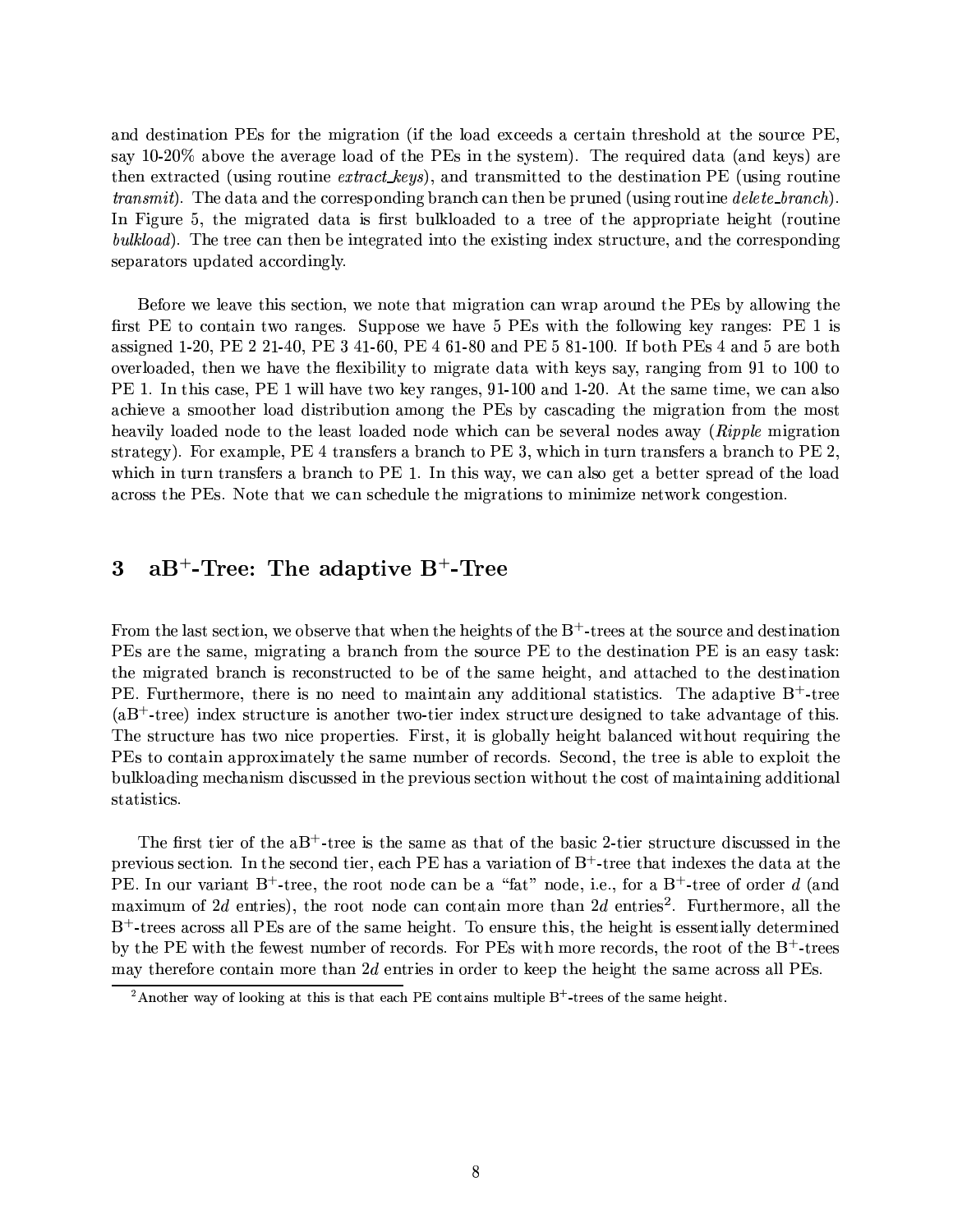## Algorithm remove\_branch()

```
/* Find the PE with the heaviest load */PE: an array that records load and index information in each PE;
source = 0/* Determine the source PE with heaviest load */for (i=1; i < NUM\_PE; i++)if (PE[i].Load > PE[source].Load)source = i;
if (PE|source|. Load > THRESHOLD) {
/* Determine the destination PE */if (source == NUM\ P E - 1) destination = source -1;
  else if (destination == 0) source = 1;else if (PE[source+1].Load > PE[source-1].Load)destination = source - 1;else destination = source + 1;
  \textbf{if} (destination > source)/* Extract all the keys indexed by the rightmost pointer P_m in the B<sup>+</sup>-tree of the overloaded PE (source) and */
  /* transmit them to the PE on the right (destination). The branch pointed to by P_m is deleted. */
     \text{Keys} = \text{extract\_keys} (PE[source].Root\rightarrow P_m);
     transmit (destination, add_branch(Keys, 1));
     delete_branch (PE|source| Root\rightarrow P_m);
  \}else \{/* Similarly, extract the keys indexed by the leftmost pointer P_0 and transmit them to the PE on the left. */
  /* The index entries are shifted one place to the left after deleting the branch pointed to by P_0. */
     \text{Keys} = \text{extract\_keys} (PE[source].Root \rightarrow P_0);
     transmit (destination, add_branch(Keys, 0));
     delete_branch (PE[source].Root\rightarrow P_0);
     for (i=0; i\leqm; i++) {
         PE[source]. Root\rightarrow P_i = PE[source]. Root\rightarrow P_{i+1};
         PE[source].Root \rightarrow K_i = PE[source].Root \rightarrow K_{i+1};\}PE[source].Root \rightarrow P_{m-1} = PE[source].Root \rightarrow P_m\}\}
```

```
end
```
Figure 4: Algorithm for initiating data migration by detaching a branch from the  $B^+$ -tree in the source PE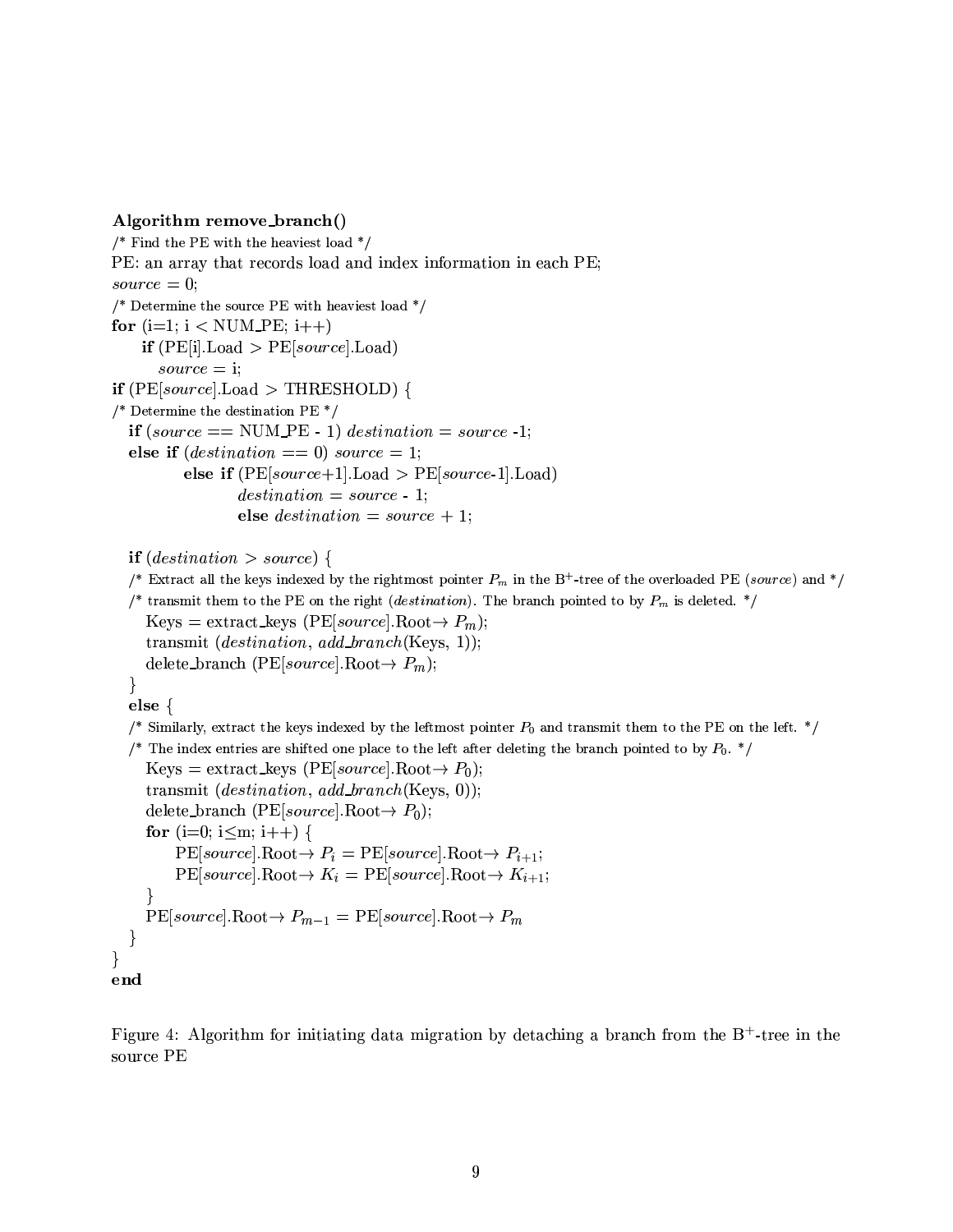## Algorithm add\_branch (Keys, Right)

/\* Given a set of keys, construct a B<sup>+</sup>-tree by bulkloading and attach it to the B<sup>+</sup>-tree in the destination PE. \*/ /\* This requires finding the separator to be inserted in the root node of the destination index. \*/  $P_{new} = \text{bulk\_load (Keys)}$ ; Let n be the number of index entries in the root node of the  $B^+$ -tree at *destination*:  $if(Right)$  {  $PE[destination].Root \rightarrow P_{n+1} = PE[destination].Root \rightarrow P_n;$ for  $(i=n-1; i \geq 0; i-)$  {  $PE[destination].Root \rightarrow P_{i+1} = PE[destination].Root \rightarrow P_i;$  $PE[destination].Root \rightarrow K_{i+1} = PE[destination].Root \rightarrow K_i;$  $\}$  $PE[destination].Root \rightarrow P_0 = P_{new};$  $PE[destination].Root \rightarrow K_0 = find\_separator();$  $\}$  $else \{$  $PE[destination].Root \rightarrow K_n = find\_separator();$  $PE[destination].Root \rightarrow P_{n+1} = P_{new};$  $\}$ end

Figure 5: Algorithm for attaching a branch to the  $B^+$ -tree in the destination PE

#### **Insert Algorithm**  $3.1$

Inserting a new record into the  $aB^+$ -tree involves determining the PE to store the record (by searching the first tier), and inserting the record into the corresponding  $B^+$ -tree. The algorithm is similar to that of  $B^+$ -tree conventional insertion algorithm except that we have to determine when the tree grows (since all the  $B^+$ -trees in the PE must be of the same height). To preserve height balancing, all the  $B^+$ -trees in the system will grow together. This is done using the following mechanism. When a PE's B<sup>+</sup>-tree root node (recall that root node is a fat node) is full, it will check to see whether all the  $B^+$ -trees root nodes at other PE contain more than 2d entries. Note that this can be achieved by maintaining statistics at each PE, rather than communicating with every PE during runtime. If some PEs'  $B^+$ -tree root node contains fewer than 2d entries, it means that  $aB^+$ -tree is not ready to grow, and an additional page is assigned as part of the fat node. On the other hand, when all the PEs' root nodes contain more than 2d entries, each of them will be split and a new root node will be allocated. The height of each tree will increase by one at the same time. Note that the first tier is unaffected by the growth.

We observe that it is possible that some PEs contain a lot more records than others. Thus, the roots of the  $B^+$ -trees in these PEs are "fat" and contain many pages while others may contain only one page. This is not a critical issue for two reasons. First, such extreme case is not expected to be common in practice. Second, since the fat root node is the root of the  $B^+$ -tree, it is not expected to be very large, i.e., the fat root node can be kept memory resident.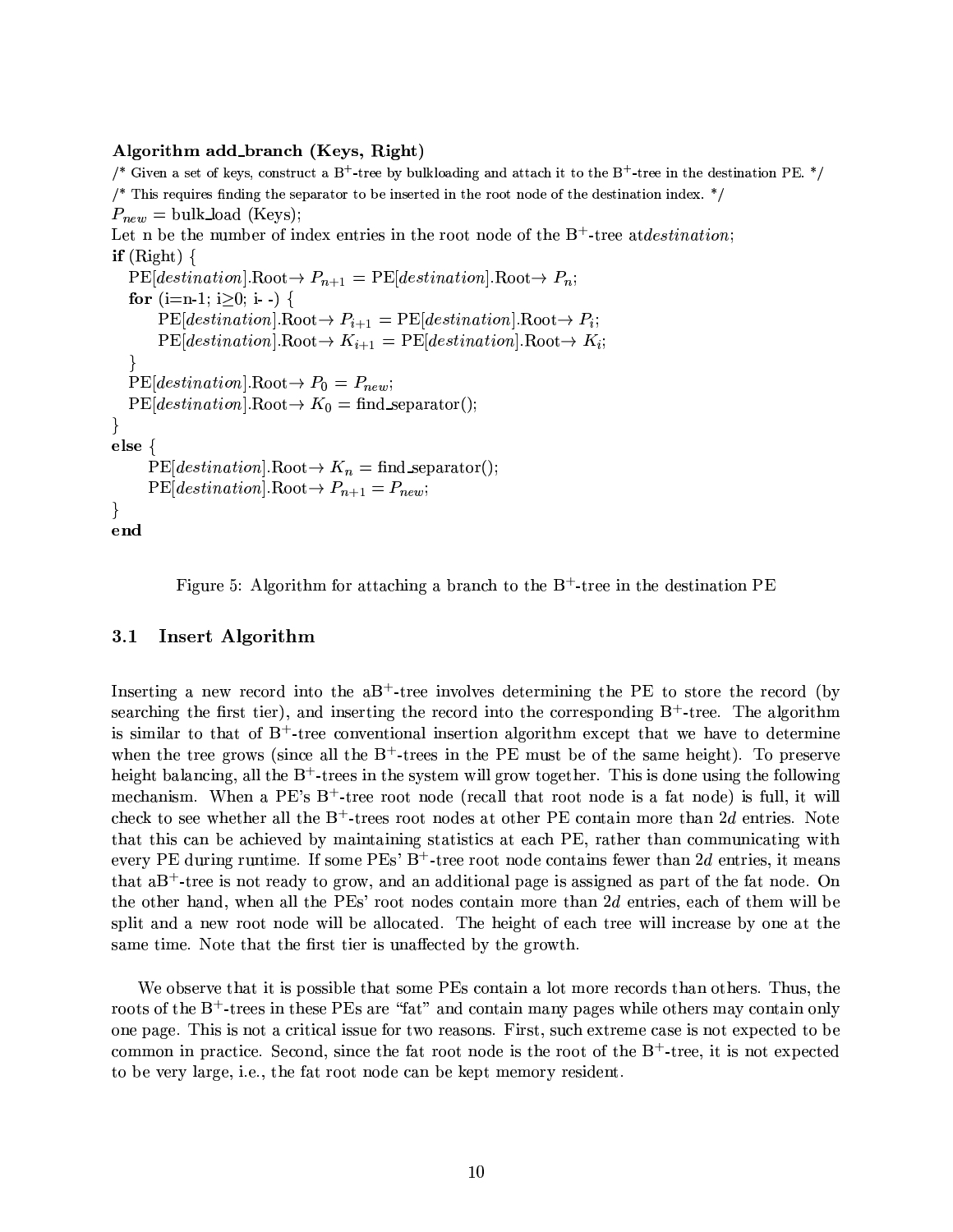#### $3.2$ Search Algorithm

Given an exact match query at any PE, the first tier of the  $aB^+$ -tree is accessed to determine which PE, say  $p_i$ , to go to next. The query is passed to the  $p_i$  and the B<sup>+</sup>-tree there is traversed to retrieve the required record. Many such queries can be processed by the processors concurrently as different  $B^+$ -trees are traversed. Figure 6 gives the details of the search algorithm for exact match queries.

For a range query issued at a PE, we can determine the set of PEs whose dataset satisfy the query. This can be done easily by examining the first tier of the  $aB^+$ -tree. The query can then be channelled to all the candidate PEs to return the portion of data that is stored there. Figure 7 shows how our range search is conducted.

## Algorithm search $(K)$

K : search key value; /\* Given a search key value, search the first tier of the  $aB^+$ -tree to find the PE that contains the record. \*/ /\* Search will be subsequently continued in that node.  $*/$  $i = get$  PE  $(K)$ ; if  $i < 0$  then abort /\* search\_tree is a conventional B<sup>+</sup>-tree search routine \*/ transmit (i, search\_tree $(K)$ ); /\* Receive the result from PE i  $*/$ receive (*i*, Record); return Record; end

Figure 6: Algorithm for exact match query

#### $3.3$ **Deletion Algorithm**

Deleting a record involves searching for the record (using the search algorithm), and then deleting the record as in the traditional  $B^+$ -tree. However, it is possible that the deleted record causes an underflow that results in the  $B^+$ -tree shrinking in height. We address this problem as follows. We will first try to initiate data migration in its neighbouring PE to "donate" some branches to it. This minimizes the need to "shrink" the trees. In the event that this is not possible (because the neighbours will underflow and shrink too if data is taken from them), then we will proceed with a global shrinking process in order to maintain global height-balance. In other words, when a tree shrink, all trees will also shrink. As a result of the shrinking, some  $B^+$ -trees will become fat. The algorithm is essentially similar to the traditional  $B^+$ -tree deletion, where entries from all nodes are concatenated, together with the separators at the parent node being pulled down.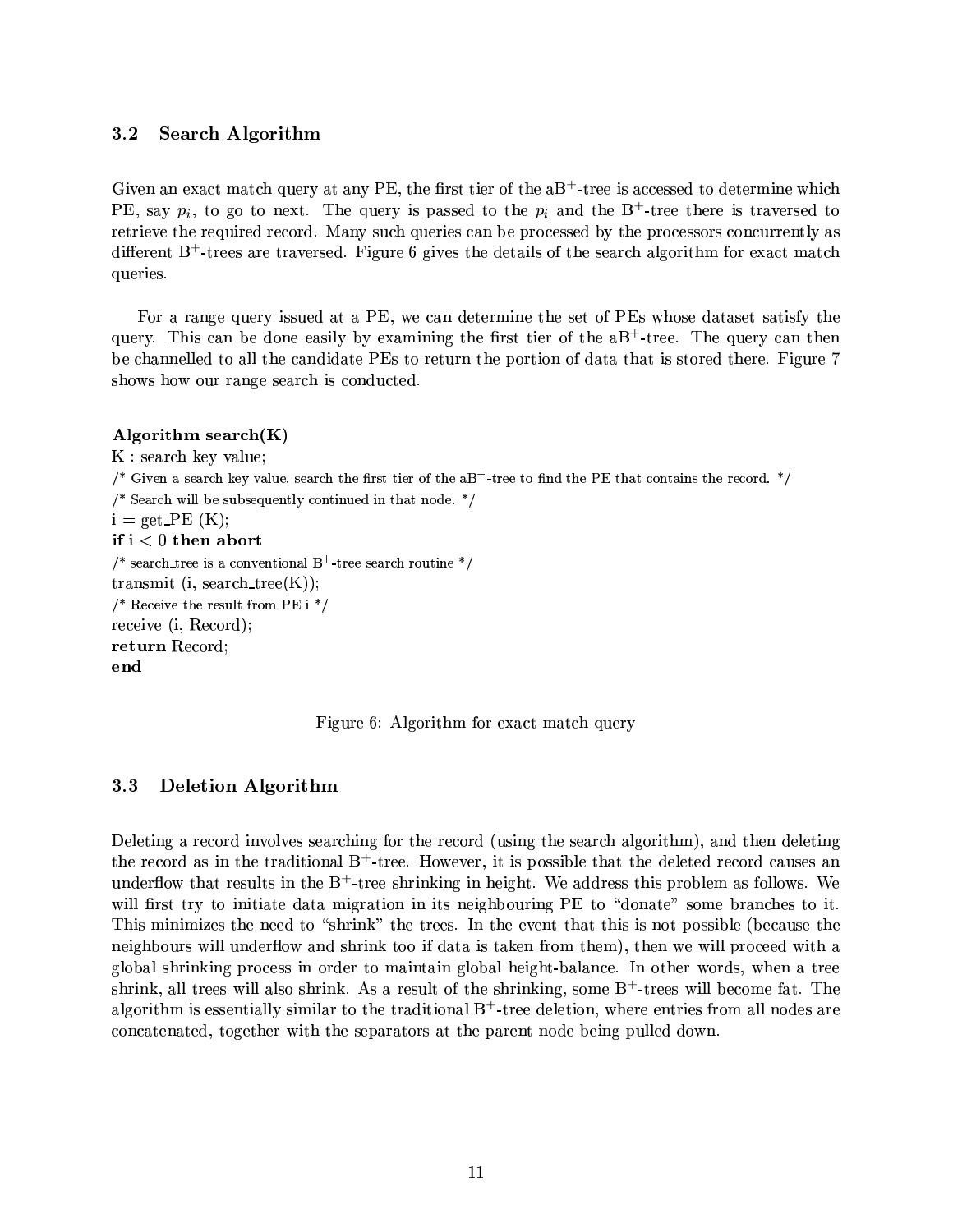## Algorithm range\_search $(K_1, K_2)$

 $K_1$ ,  $K_2$ : the range values of the range query; Result : list of records returned to the calling routine; /\* Find all the PE that may contain records falling in the given range  $[K_1, K_2]$ . \*/ Result =  $\emptyset$ ; for  $(i=0; i < NUM\_PE; i++)$ if (range of data at PE[i] intersects range  $[K_1, K_2]$ ) then /\* Btree\_range\_search is a conventional B<sup>+</sup>-tree rangesearch routine \*/ transmit(i, Btree\_range\_search( $K_1, K_2$ ); receive  $(i, List);$  $Result = Result \cup List;$ return Result; end

Figure 7: Algorithm for range query

### **Performance Studies**  $\overline{\mathbf{4}}$

In this section, we describe our experiments to study the performance of our self-tuning data placement strategy using the proposed  $aB^+$ -tree. Our performance evaluation consists of both simulation (with an actual implementation of aB+-tree) and implementation on the Fujitsu AP3000 machine. The simulation study allows us to perform sensityity analysis which we are unable to do on the Fujitsu AP3000 machine (because of the limited number of processors and disk space allocated for our experiments).

For the simulation study, the metrics used are the impact on the response time of the transactions and the load directed to the PEs. We examine the costs of our reorganization strategy in terms of the number of pages accessed. We note that the number of messages generated to update copies of the first tier index will definitely be fewer than existing replicated index structures. As such, we do not study this metric in our experiments. We use a shared nothing parallel database architecture where each PE consists of a processor with its own disk(s) and memory. The PEs in the system communicate with each other by exchanging messages across the interconnection network, set at 100 Mbit per second. Table 1 summarizes the parameters and their values used in our experiments.

The simulation experiments comprise two phases:

1. Phase 1.

We first create an initial  $aB^+$ -tree with the tuple key values generated using a uniform random distribution. The  $B^+$ -trees in the second tier are distributed to the PEs. Then we generate 10000 queries using a zipf distribution which concentrates the queries in a narrow key range. Therefore, we have about 40% of the queries directed to a "hot" PE. This load skew will initiate the migration of branches in the "hot" PE to its neighbouring PEs. Creating an actual  $aB^+$ -tree given the number of PEs and relation size allows us to know the the actual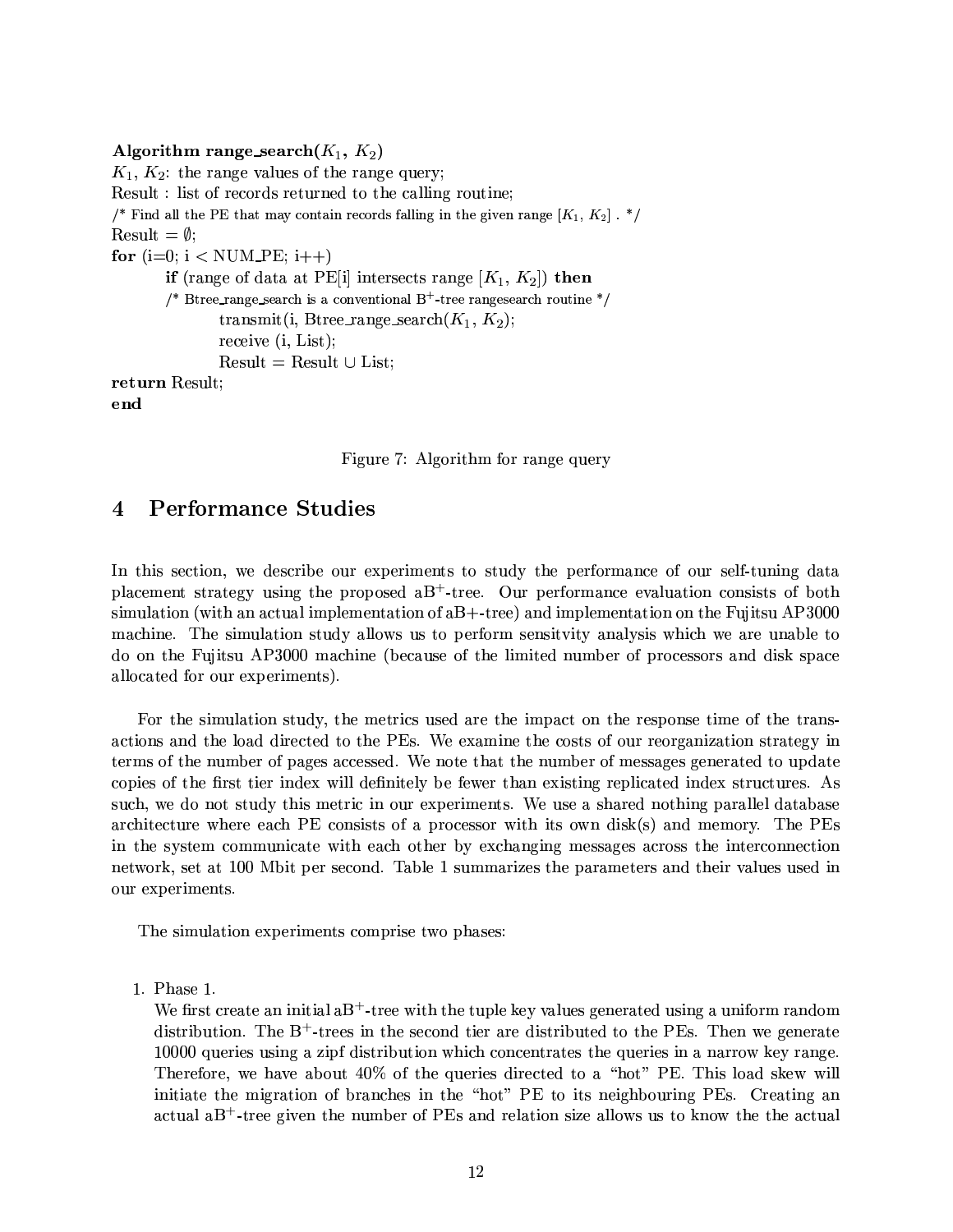| Parameter                                        | Default Values  | Variations                                |  |  |  |
|--------------------------------------------------|-----------------|-------------------------------------------|--|--|--|
| <b>System Parameters</b>                         |                 |                                           |  |  |  |
| index node size                                  | 4K page         |                                           |  |  |  |
| number of PEs in the cluster                     | 16              | 8, 32, 64                                 |  |  |  |
| network bandwidth                                | $200$ Mbyte/s   |                                           |  |  |  |
| Database Parameters                              |                 |                                           |  |  |  |
| number of records                                | 1 million       | $0.5$ million, $2.5$ million, $5$ million |  |  |  |
| size of key                                      | 4 bytes         |                                           |  |  |  |
| time to read or write a page                     | $15 \text{ ms}$ |                                           |  |  |  |
| interarrival time is exponential                 |                 |                                           |  |  |  |
| with mean $1/\lambda$                            | 10              | 5, 15, 20, 25, 30, 40                     |  |  |  |
| <b>Query Parameters</b>                          |                 |                                           |  |  |  |
| number of queries                                | 10000           |                                           |  |  |  |
| distribution of queries using zipf distribution, | 0.1             |                                           |  |  |  |
| zipf factor                                      |                 |                                           |  |  |  |

Table 1: Parameters and their values.

number of keys migrated and their key range values when a branch is detached from the  $B^+$ . tree in the source PE and attached to the  $B^+$ -tree in the destination PE. This information is captured at each migration and used in the second phase.

2. Phase 2.

Here, we use the simulation package, CSIM [W93], which easily allows us to measure the response time of the queries and the number of queries waiting in the queue. We model each of the PEs as a resource and the queries as entities. We use the same 10000 queries generated using the zipf distribution. The migration of a branch in a "hot" PE to its neighbouring PE is simulated by adjusting the range of key values indexed by the  $B^+$ -trees in the source and destination PEs. This is possible with the trace obtained in the first phase of our study.

#### 4.1 Cost of Migration

In this section, we first evaluate the cost of migration using our reorganization technique. As reference, we compare our technique with the traditional technique of inserting the keys of the migrated data one at a time. Here, we consider the number of page accesses when data is migrated. This metric tracks the number of index pages accessed when the  $B^+$ -trees in the source and destination PEs have to be modified due to data migration. The results are shown in Figure 8. The average number of IOs per migration for the "Insert one key at time" approach fluctuates with the amount of data indexed by the branch to be migrated. It is clear that the traditional method of deleting the keys of the migrated data from the source PE index and inserting these keys to the destination PE index is very expensive because each key requires us to start from the root and go down to the appropriate leaf page. For this experiment, we did not use any buffer replacement strategy because we want to study the effect of limited buffers and to get the true costs of these techniques. We expect the costs of the two methods to be comparable if sufficient buffers are available because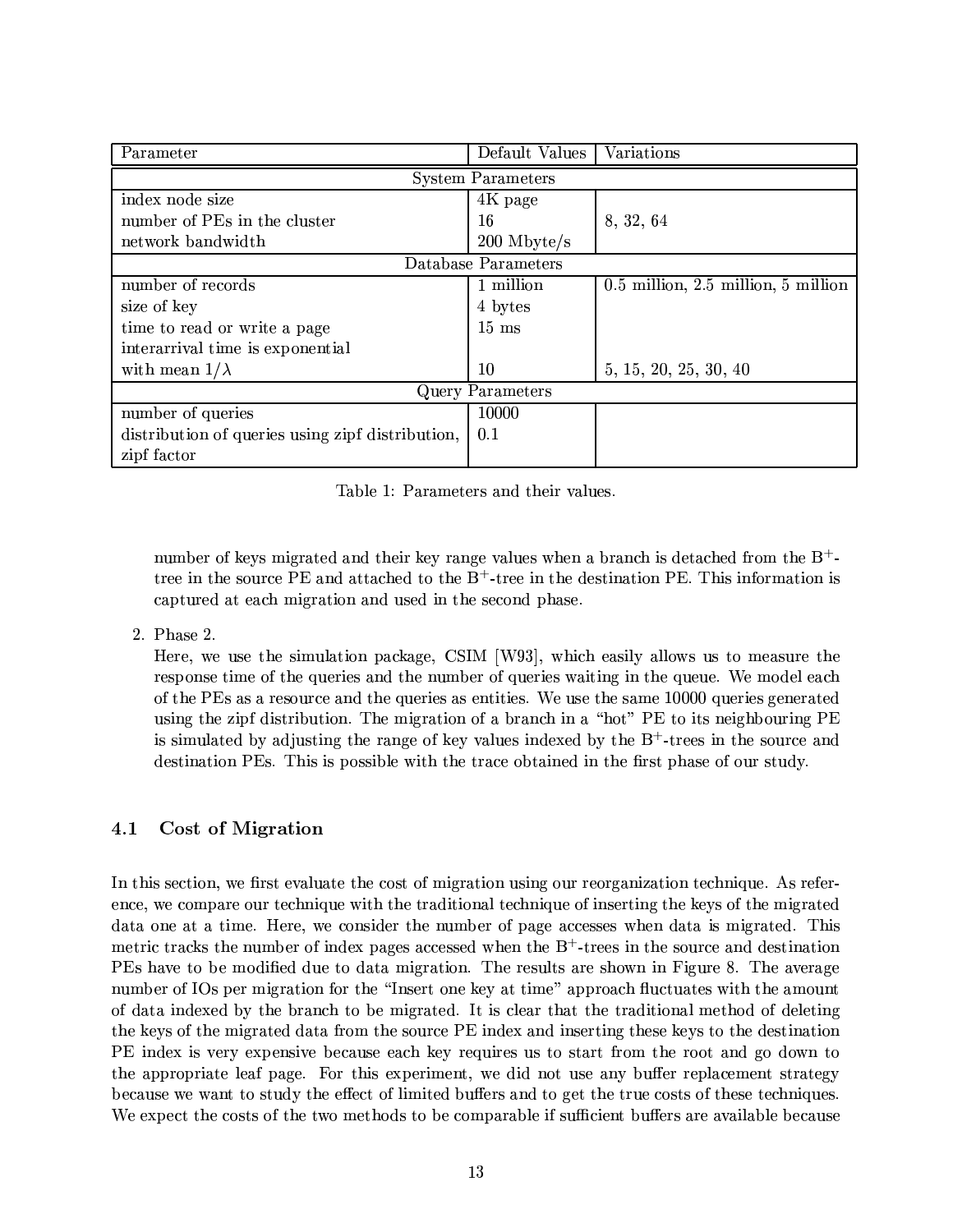the index nodes are likely to stay in the buffer pool between successive insertions and deletions. In contrast, the number of page accesses required for the proposed method is low and relatively constant even when buffering is minimal. Only the root nodes of the indexes in the source and destination PEs are accessed to update the pointers when the data indexed by a branch of the  $B^+$ -tree is migrated.



(a) A  $16$ -PE cluster

(b) Effect of varying the number of PEs.

Figure 8: Cost of migration

#### 4.2 Impact of Migration on Maximum Load

In this set of experiments, we study the effect of data migration on the maximum load among the PEs. This metric tracks the maximum number of queries directed to a PE. Using this metric, we identify the PEs which are potential bottlenecks and correct the problem by initiating data migration to spread the load of the "hot" PE to its neighbouring PEs. This set of experiments is conducted in the first phase using the actual  $aB^+$ -tree constructed. No data migration occurs if the loads of all the PEs are within  $15\%$  of the average load<sup>3</sup>. Otherwise, data migration is initiated and a branch at the root level of the overloaded PE's  $B^+$ -tree is transferred to its neighbouring PE. Note that the load threshold can be adjusted depending on how close we want the loads of the PEs to be near the ideal.

We observe that our adaptive approach requires us to migrate subtrees from multiple levels. A simple strategy would be to migrate a predetermined number of subtrees from a fixed level only (static approach). To assess the benefits of the adaptive approach, we compare it with the static strategy under two different granularities: *static-coarse* where only branches at the root level can be migrated, and *static-fine* where branches at one level below the root of the  $B^+$ -trees can be migrated. For this experiment, we wanted the B<sup>+</sup>-trees in the PEs to have at least three levels

 $3$ Average load is the total number of queries divided by the number of PEs in the system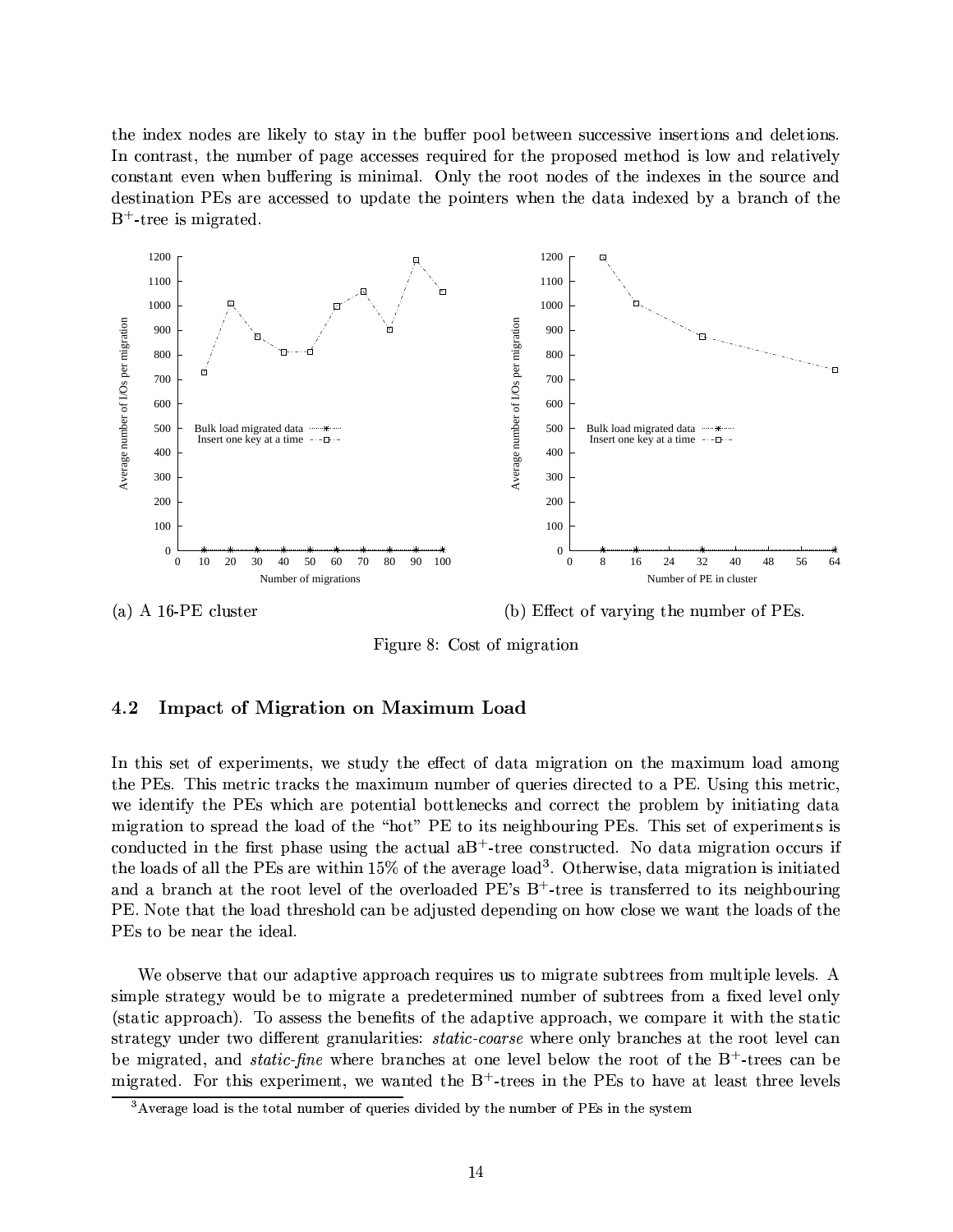of index nodes. Therefore, we used a page size of 1024 bytes and 2 million records to build the initial B<sup>+</sup>-tree and distributed the second tier B<sup>+</sup>-trees to 8 PEs. Figure 9 shows the result of this experiment. We observe that the performance gain is more gradual for static-fine compared to static-coarse. This is because the amount of data migrated is limited to those indexed by branches of the  $B^+$ -tree. As shown, our adaptive approach is superior as it is able to migrate the right amount of data.



Figure 9: Comparison of maximum load when granularity of migrated data vary

Since the adaptive approach performs best, we shall not discuss the static approach further in subsequent experiments. In the next experiment, we study the maximum load and load variation among 16 PEs after 10000 queries. The result is shown in Figure 10. We note that data migration is able to reduce the maximum load in the "hot" PE by 40% when branches at the root level of the  $B^+$ -trees are migrated.

Finally, we investigate scalability and sensitivity of data migration on maximum load when we vary the number of PEs in the system and the size of the dataset. We observe that the maximum load drops when we increase the number of PEs in the system. This is expected because the dataset is now distributed over more PEs which in turns distribute the load. In addition, the set of queries used is generated using the zipf distribution over 16 buckets to create load skew in our default system of 16 PEs. When we use a highly skewed set of queries generated using the zipf distribution over 64 buckets, there is hardly any reduction in the maximum load. Instead, the bulk of the load is still directed to the "hot" PE in the system which is gradually corrected by data migration. Figure 11 shows the results of these experiments.

Figure 12 shows that maximum load in the system of 16 PEs when we vary the size of the dataset. We observe that the maximum load does not change much as the zipf distribution dictates the proportion of queries being directed to each PE. In all cases, we see that the maximum load has been reduced by 50% after migration of data from the overloaded PE.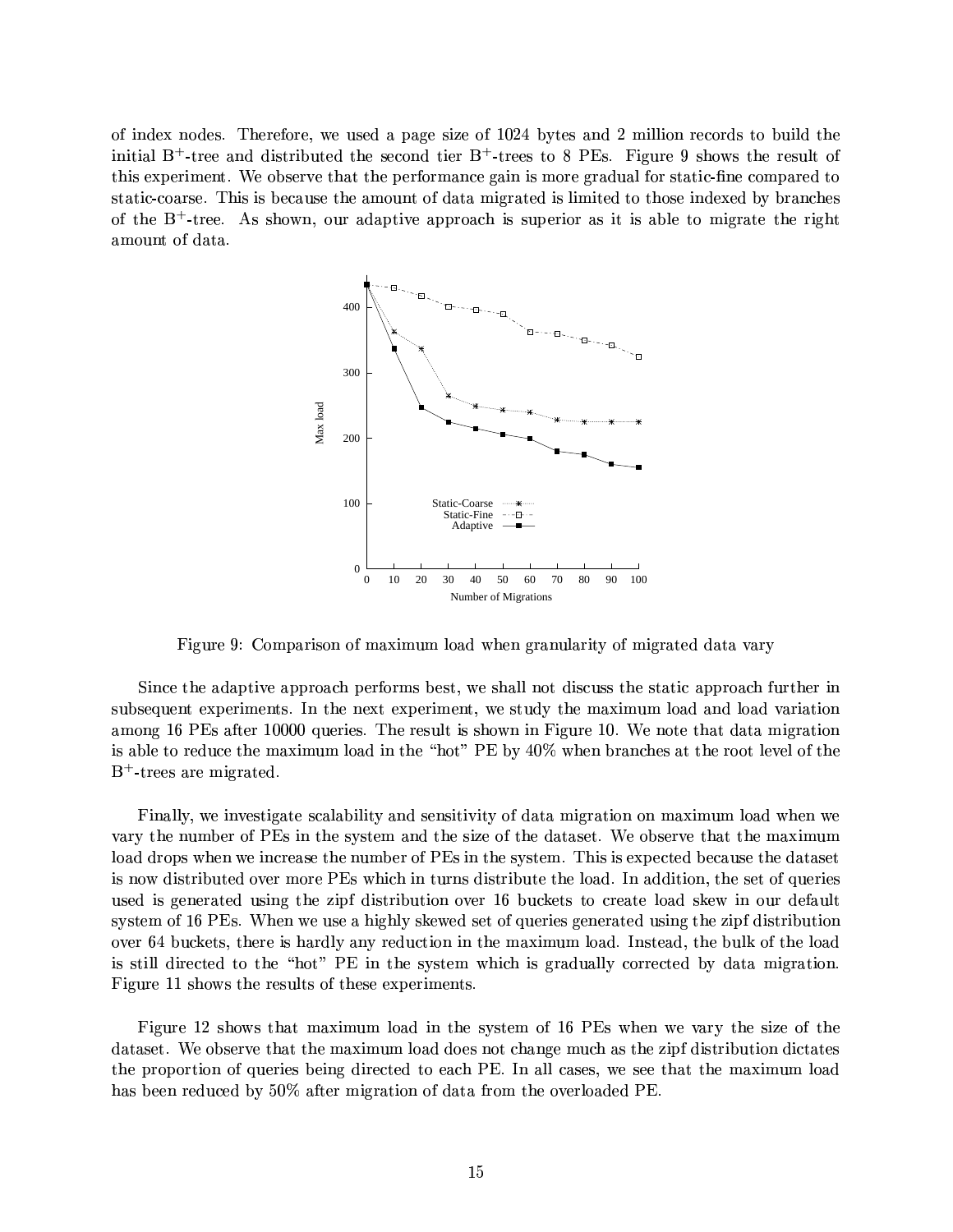

(a) Maximum load in a system of 16 PEs (b) Load variation in the PEs

Figure 10: Effect of migration on maximum load



(a) Query set generated using zipf distribution over 16 buckets

(b) Query set generated using zipf distribution over 64 buckets

Figure 11: Comparison of maximum load when number of PEs vary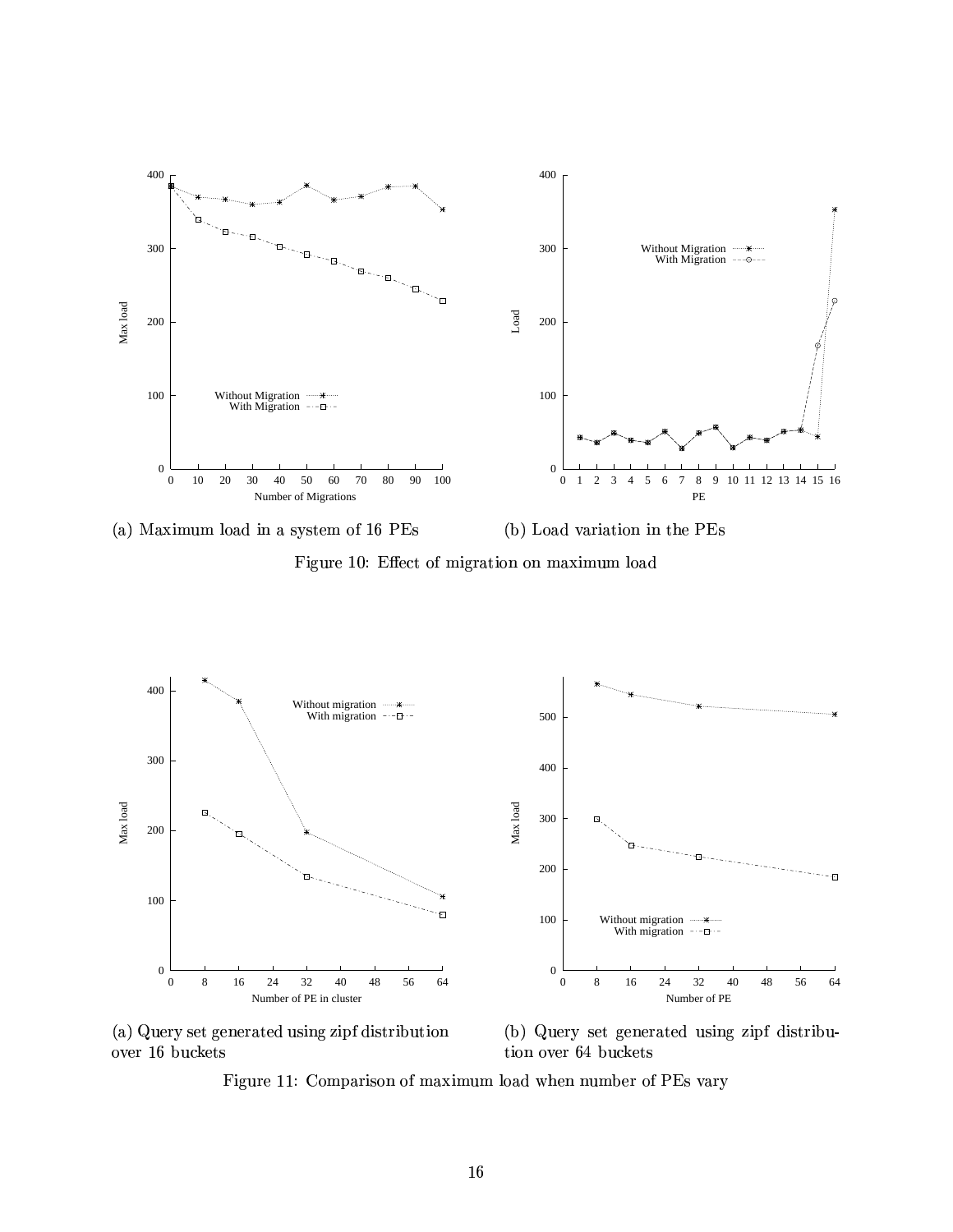

Figure 12: Comparison of maximum load when size of dataset vary

#### 4.3 **Impact of Migration on Response Time**

In this set of experiments, we examine the effect of data migration on response time of a query. No data migration occurs if the job queues of all the PEs has less than 5 queries waiting to be processed. Otherwise, data migration is initiated by picking the PE with the most number of queries waiting in the queue as the source PE. Figure 13 shows the average response time of a PE and the response time of a query for the most heavily loaded PE in a system of 16 PEs. Our results affirm the effectiveness of distributing some index branches (and hence data pages) in the overloaded PE to their neighbouring PE to reduce the average response time, thus increasing the throughput of the system. In fact, the response time of a query in the "hot" PE differs greatly from the average response time of 30 ms  $^4$  in the lightly loaded PE. Given the extreme skews in the queries, the "hot" PE received a disproportionate number of queries. This extreme response time variation is narrowed with data migration.

Experiments to study the scalability and sensitivity of data migration on the average response time of a query includes varying the mean interarrival time of the queries, the number of PEs in the system and the size of the tuples in the dataset. The results are shown in Figures 14 and 15. We note that the average response time increases exponentially when the mean interarrival time is less than 15 ms. This also occurs when the number of PEs in the system is less than 32. The average response time of the system remains quite the same at about 480 ms when the size of the dataset is less than 2.5 million tuples. There is a sharp increase when the dataset is 5 million due to the increase in the height of the  $B^+$  trees in the PEs. In all these cases, data migration is able to improve the average response time by at least 60%. We see that our data migration strategy is able to correct performance degradation of the system effectively.

<sup>&</sup>lt;sup>4</sup>Given that the average height of the B<sup>+</sup>-trees in the PEs are 1, an average of 2 page accesses is needed to retrieve a required tuple.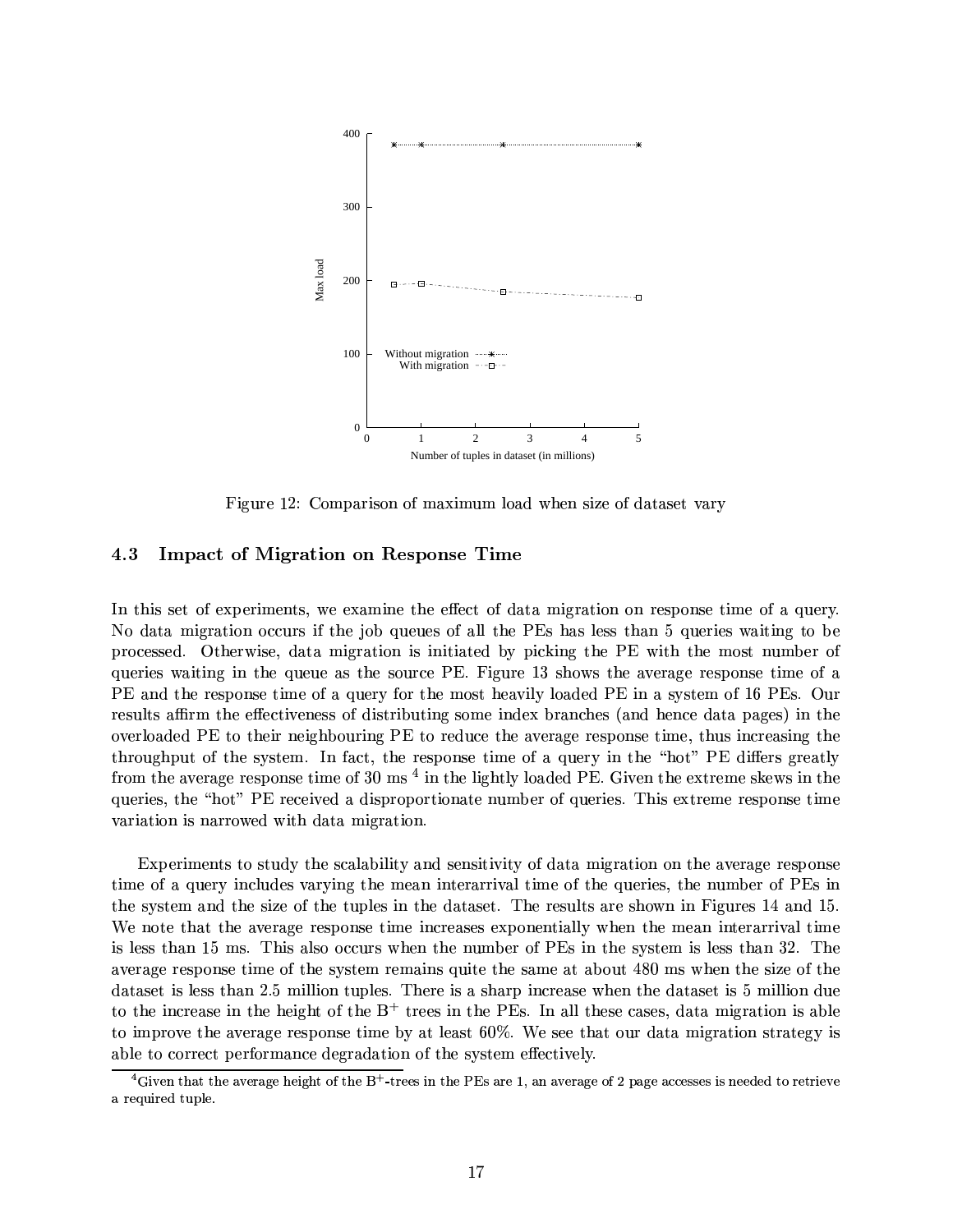

(a) Average response time for a system of 16  $PEs$ 

(b) Response time in "hot" PE

Figure 13: Effect of migration on response time



Figure 14: Comparison of response time when the mean interarrival rate vary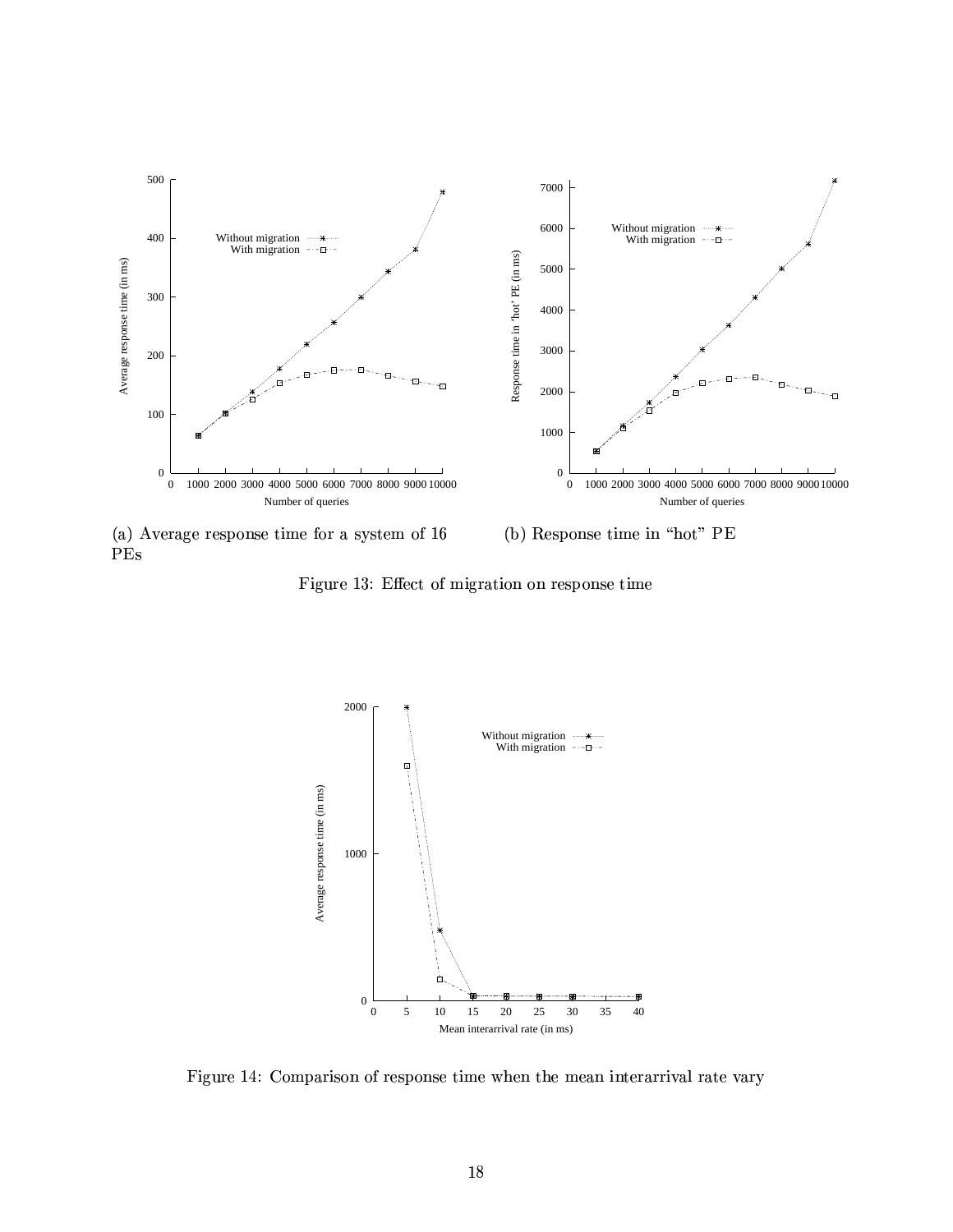

(a) Vary number of PEs in system with 1 million tuples

(b) Vary size of dataset in a system of 16 PEs

Figure 15: Comparison of response time

#### **Empirical Results on Fujitsu AP3000**  $4.4$

As mentioned, we also implemented our reorganization techniques on the Fujitsu AP3000 machine. The Fujitsu AP3000 machine is a massively parallel processor system based on 32 Sun UltraSparc workstations connected by Fujitsu's proprietary high speed switch (200 Mbyte/s), the APnet. Given the high bandwidth of the network, it is hardly a bottleneck during reorganization. We investigate how our techniques perform in a real multi-user environment with competing processes.

We run experiments on AP3000 to study the impact of migration on the response time and load directed to the processors. Figure 16 shows the response time in the overloaded processor in a 16 node cluster and the average response time when the number of processors in the cluster varies. Although we could only use up to 16 processors, the empirical results obtained confirm the results from the simulation experiments. In general, while the experimental curves are roughly the same, the actual response time obtained on AP3000 is higher than the simulation results due to competing processes in a multi-user environment.

### $\overline{5}$ Conclusion

To the best of our knowledge, this is the first paper to propose an index-based tuning technique which enables fast determination of the amount of data to be migrated from an overloaded PE and efficient bulkloading of the migrated data in the destination PE. The granularity of the data to be migrated can be suitably varied by using branches at different levels of the index. This adaptive and incremental tuning strategy allows the system to respond sensitively to access changes, minimizing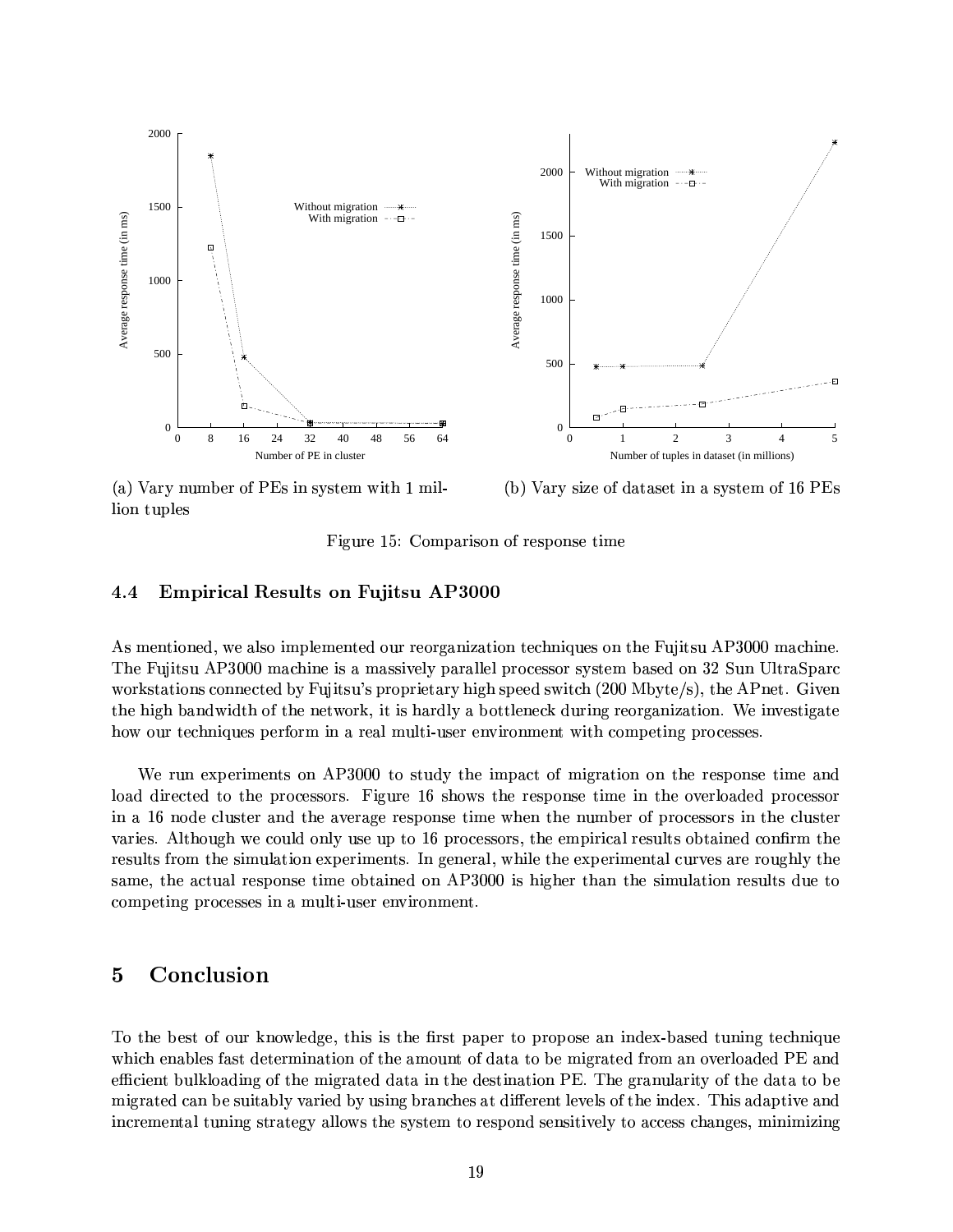

(a) Response time in "hot" PE (16 node cluster)

(b) Average response time when number of PE in cluster vary

Figure 16: Experiments on response time in AP3000

heavy data movement and costly index updates.

We have designed a two-tier index structure to facilitate data access and data migration in clusters. The first tier is a partitioning vector to direct the search in the PE where the data is stored while the second tier is a collection of non-overlapping  $B^+$ -trees, one at each PE. The first layer is replicated in all the PEs to ensure that there is no central PE through which retrievals and updates must pass. This design also eases maintenance as updates to copies of this layer during migration is done lazily by piggybacking them on messages used for other purposes. We see further reduction in data migration overheads when the two tier index structure is globally height-balanced as in our adaptive  $B^+$ -tree (aB<sup>+</sup>-tree).

We have demonstrated how a seemingly simple strategy can be yet scalable and effective in correcting any degradation in system performance when access patterns changes dynamically. We are currently extending this research to distributed spatial indexes.

# References

- [AON96] K.J. Achyutuni, E. Omiecinski, and S.B. Navathe. Two techniques for on-line index modification in shared nothing parallel databases. Proc. ACM SIGMOD, 1996.
- $[ACP94]$ T.E. Anderson, D.E. Culler, and D.A. Paterson. A case for NOW (Network of Workstations). IEEE Micro 15  $(1)$ , pp 54-64, 1995.
- $|JK93|$ T. Johnson and P. Krishna. Lazy updates for distributed search structure. Proc. ACM  $SIGMOD.$  pp 337-346, 1993.